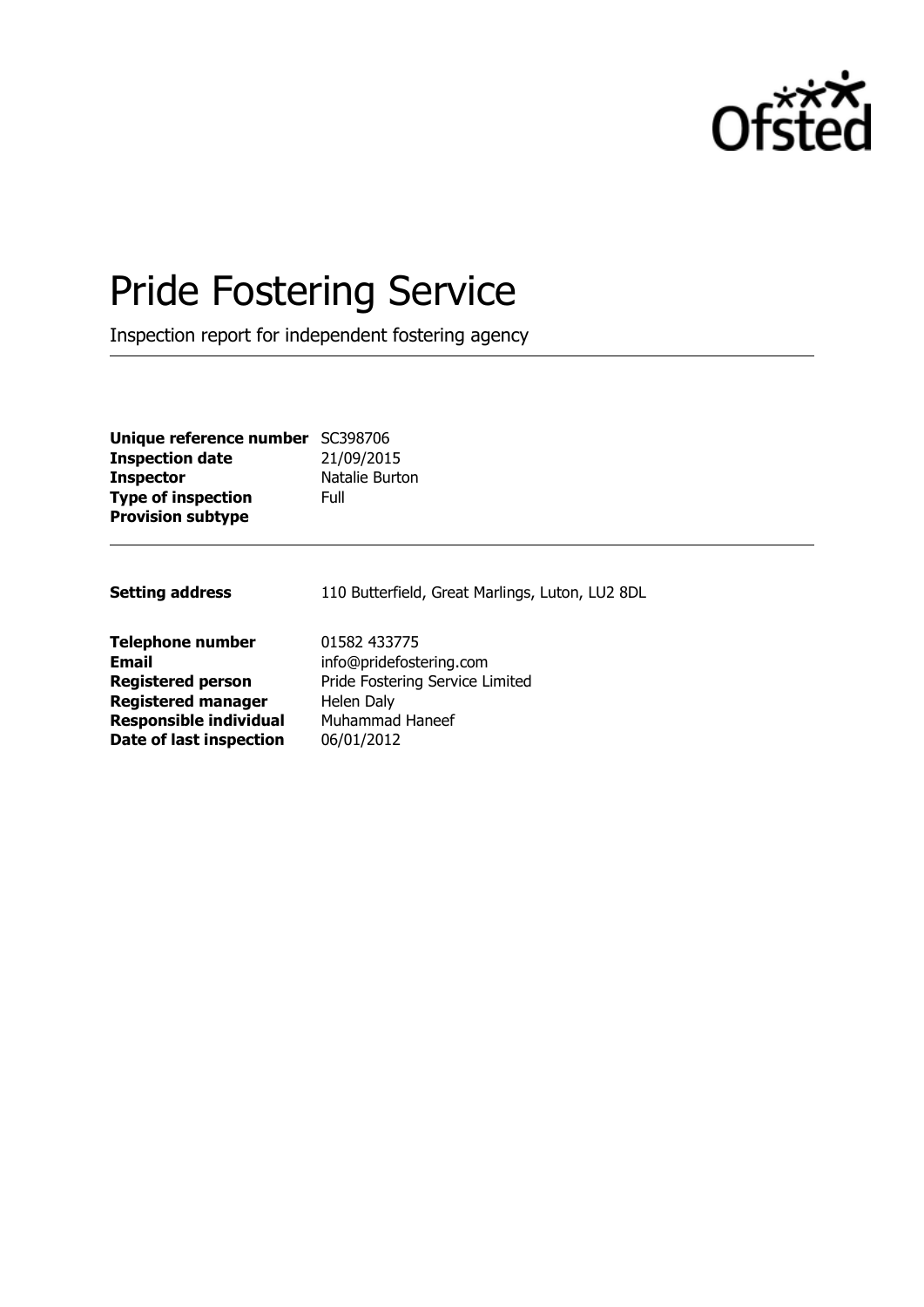© Crown copyright 2015

Website: www.gov.uk/ofsted

This document may be reproduced in whole or in part for non-commercial educational purposes, provided that the information quoted is reproduced without adaptation and the source and date of publication are stated.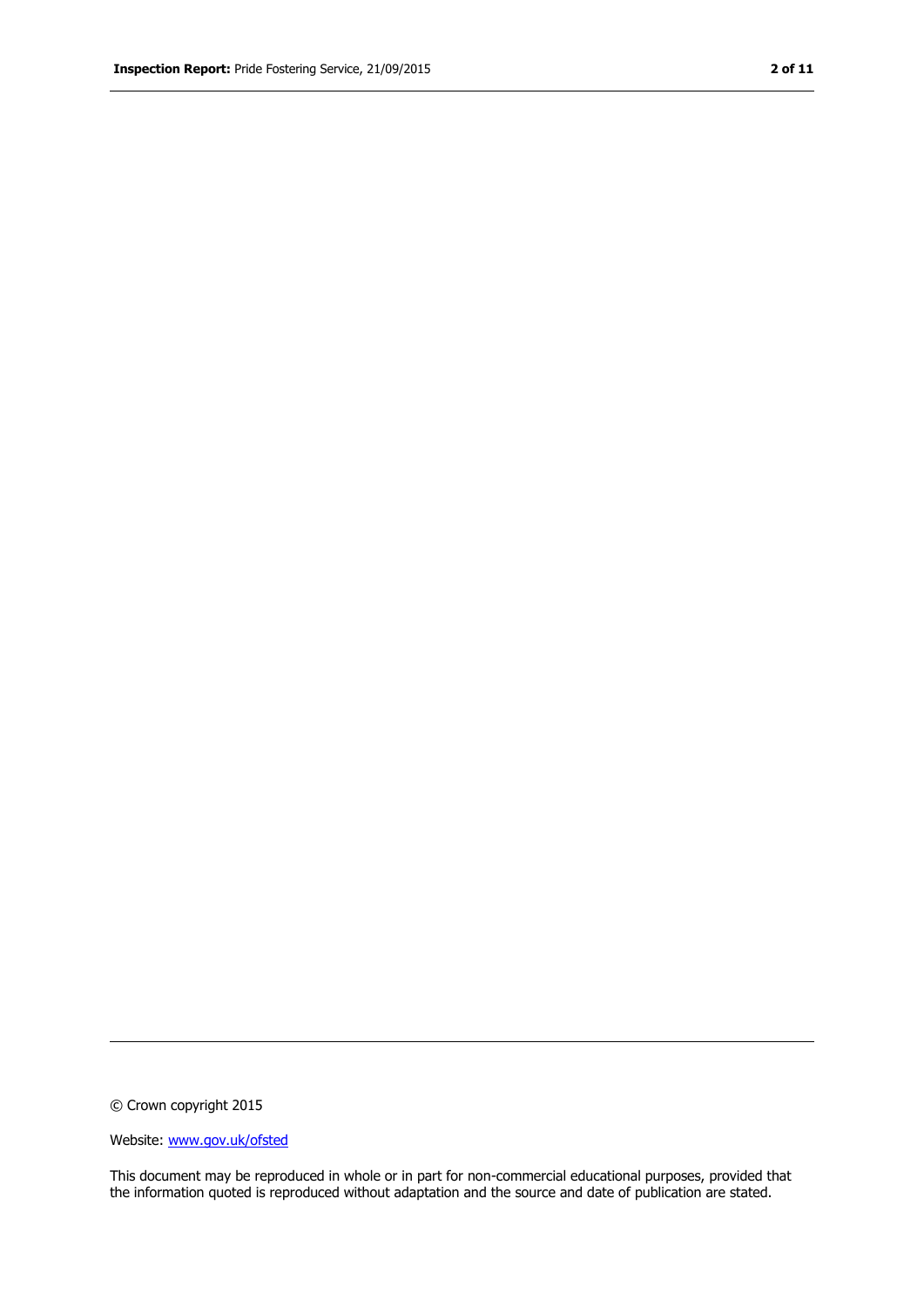# **Service information**

### **Brief description of the service**

Pride fostering agency is a privately owned independent fostering agency, which is a subsidiary of the Sunbeam Fostering group. The agency is one of three fostering agencies registered with Ofsted. The agency was registered in September 2009, and provides a range of foster placements for children who are unable to live with their birth families.

The agency provides emergency, short term, bridging, respite, long term and parent and child placements. The agency is able to meet the needs of unaccompanied children from outside the UK.

There are currently 59 fostering households with 71 children placed.

### **The inspection judgements and what they mean**

**Outstanding**: An agency demonstrating and exceeding the characteristics of a good judgement where children and young people are making significantly better progress and achieving more than was expected in all areas of their lives.

**Good**: An agency where children and young people, including those with the most complex needs, have their individual needs met and their welfare safeguarded and promoted. They make good progress and receive effective services so they achieve as well as they can in all areas of their lives.

**Requires improvement**: An agency that may be compliant with regulations and observing the national minimum standards but is not yet demonstrating the characteristics of a good judgement. It therefore requires improvement to be good. There may be failures to meet all regulations or national minimum standards but these are not widespread or serious; all children's and young people's welfare is safeguarded and promoted.

**Inadequate:** An agency where there are widespread or serious failures which result in children and young people not having their welfare safeguarded and promoted.

# **Overall effectiveness**

#### Judgement outcome: **Good**

This child focused service offers a good quality service and ensures positive outcomes and experiences for children are achieved. Children and young people are very positive about their experience of care. One young person described the care they receive from their foster parent as 'excellent.'

All children make good progress within this agency, in all areas of their lives. They benefit from committed and dedicated foster carers who are effectively trained, and supported to meet the individual needs of children. A strength of the service is the effective arrangements used to retain good quality foster carers who can meet the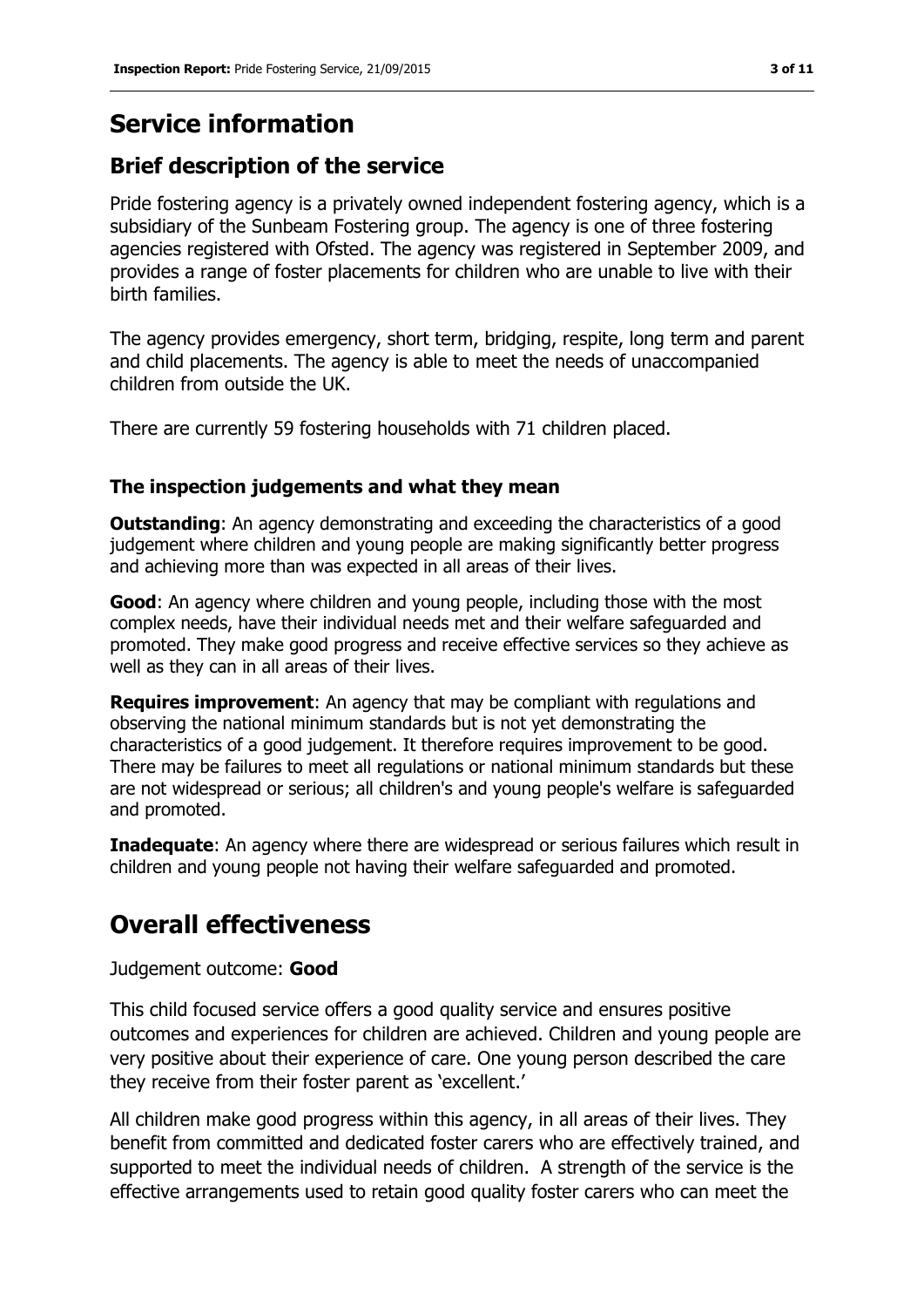diverse range of children's needs.

Child protection arrangements are very strong and keep children safe. All children said they feel safe. Qualified, experienced social work staff and a well-organised fostering panel ensures that foster parent assessments are robust.

Foster carers feel that they are well supported in providing good quality, stable and safe placements for children and in promoting their positive development and encouraging them to make successful transitions into adulthood. They speak highly of the excellent training and support they receive, from extremely able supervising social workers.

All professionals spoke positively about the service, and the thoroughness of children's records. Foster placement breakdowns are unusual and children say they feel comfortable and part of their foster family. The agency works hard to gain the views and feelings of children and the whole foster family to improve the service.

Leadership and monitoring ensure the smooth running of the service, and continually drives improvement of the service**.** The dedicated registered manager and directors of the agency place children at the centre of their work. There are no recommendations and no breaches of regulations identified at this inspection.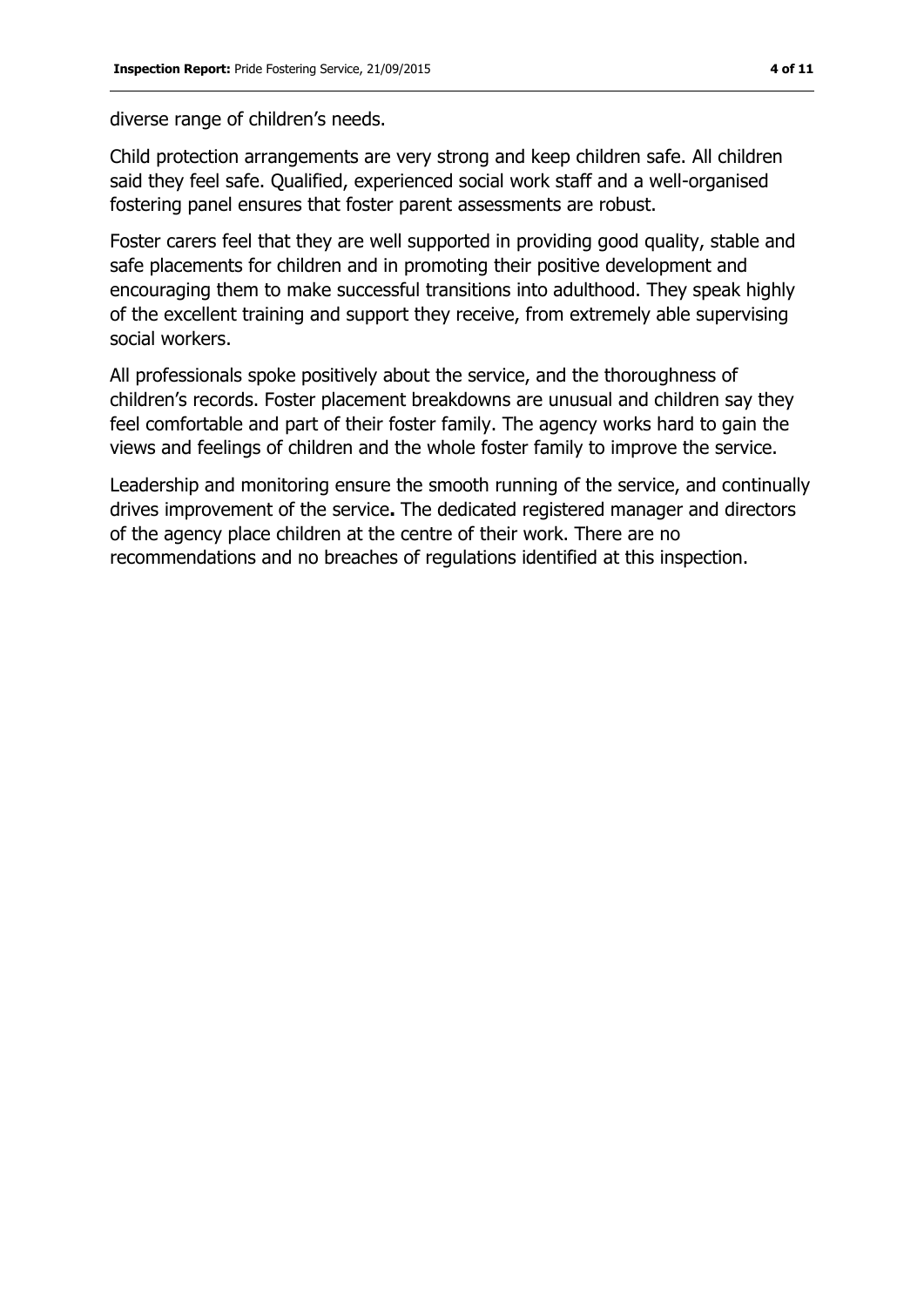## **Experiences and progress of, and outcomes for, children and young people**

#### Judgement outcome: **Good**

The children achieve good outcomes in their foster homes. They get on very well with their foster carers who respect their difference, culture and history. Children have good support to practice their faith and make links in their local community. They are cared for by people they come to know and trust. One young person identified that it was knowing that somebody cared about her that has helped her to make positive and significant changes to her life.

Children's views and feelings are actively sought on a regular basis by the manager, staff and foster carers, and these views influence their care. This is through encouragement and support to share their views through foster carer's reviews, visits to the foster home and in their statutory reviews. From this feedback, the agency has made changes to the service, such as through activities they provide. Children feel valued because they are listened to.

The children are made to feel welcome by their foster families. One foster carer reported she always likes to speak to the child before they come to live there. Foster children in placement and birth children are consulted about new admissions to their home. This means that the views of the whole family are taken on board. Through this process, children benefit from a positive welcome. Where possible, children are provided with a pen picture, providing them with information about the family they are going to live with. The children are very positive about their placements and the support they receive from their foster carers and the agency. This is because they are placed with foster carers who have the skills and backgrounds to provide care that is unique to children's needs. One child reported that through the foster carer's knowledge of them, that the foster carers respect their need to have some space to calm down. Another child said 'this is home.'

The children are placed with foster carers who can meet their social, emotional, psychological and physical needs. They are registered with a doctor; attend routine dental appointments, and opticians. Children learn to make healthy choices about smoking, sexual health, healthy eating and leisure activities. Some children are supported by their foster carers to attend the children and adolescent mental health services, where they can access the service to support their health needs. The children are supported to pursue active lifestyles with their foster families. They partake in leisure activities such as dancing, football and swimming. All children in placement for a year had been on holiday with their foster carers, where this was appropriate. Children learn to feel better about themselves, their appearance and so self-esteem improves.

Children do well at school, attend regularly and some overcome significant obstacles arising from their experiences. They have strong advocates in their foster carers who recognise their strengths and challenge where required. Their experience of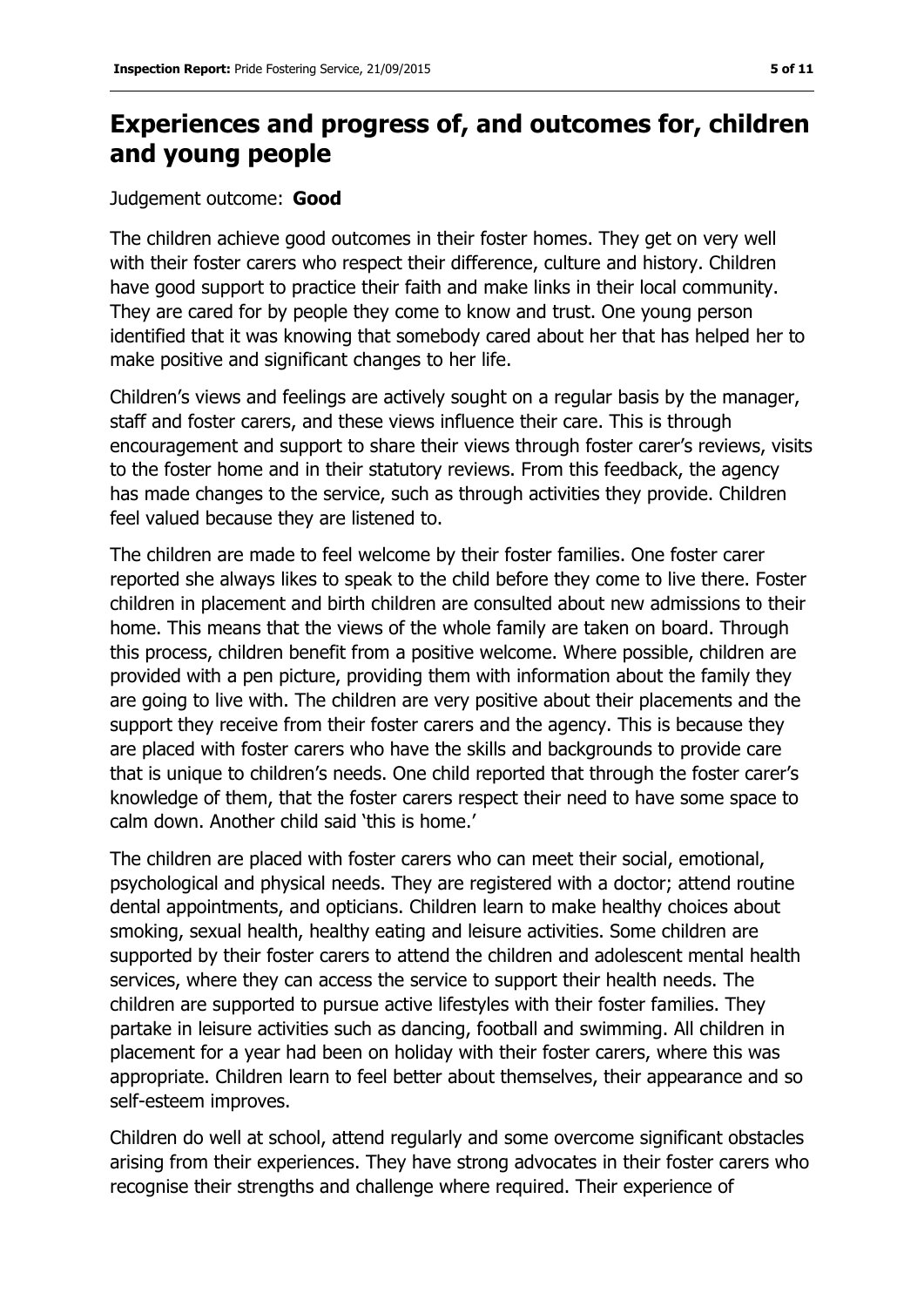education improves, and they feel better about their academic abilities. Foster carers spoke of the good support from the service in meeting the educational needs of children.

Some children recognise their previous behaviour was risky. They now come home on time, understand the risks to themselves, and no longer go missing. Others have made vast changes to their personal hygiene, school attendance and have reduced their challenging behaviour. This is because foster carers have excellent training, which they implement into their day to day care of the children. They take time to talk to children, provide options they can take and explain the dangers of their actions. Children are provided consistent and nurturing responses from foster carers. As a result, children feel valued, and their self-esteem and confidence improves. One young person said how the care of the foster carer had made her 'so much stronger.'

Young people are supported to acquire the skills they will need for the next stages of their adult life. They learn practical skills with their foster carers, such as budgeting, cooking, and social skills. Young people work through an independence life skills booklet with their foster carer and supervising social worker, identifying new targets to progress their independence. They are supported to get part time and full time jobs. They think about their futures positively, as they get ready for the next stage in their independence.

## **Quality of service**

#### Judgement outcome: **Good**

The agency delivers a consistently good quality of care to foster carers and children. Management and staff support carers and children in ways that exceed what they might expect. Foster carers spoke about the flexibility, motivation and wide ranging support they receive from the agency. For example, helping with school runs, contact arrangements, and sometimes just being on the end of a phone. One foster carer said they would be: 'lost without her supervising social worker. She is very knowledgeable.' It is through this commitment, and child centred approach that many foster carers have been with the agency for many years, and provided stability and security for many children. This support extends to the whole fostering family, and they equally value the views and feelings of children who foster.

Foster carers receive monthly formal supervision. In addition, they all spoke very positively about the out of hour's support the agency provides, and additional support either from telephone calls or face to face, and proactive and constructed responses when they are experiencing challenging incidents. Foster carers access an extensive and resourceful range of training that is a real strength of the agency. These course are delivered in groups, on line, or from external providers. They cover areas such as, safer caring, working with children with attention deficit hyperactivity disorder, autism and dyspraxia, attachment, separation and loss, drug, alcohol and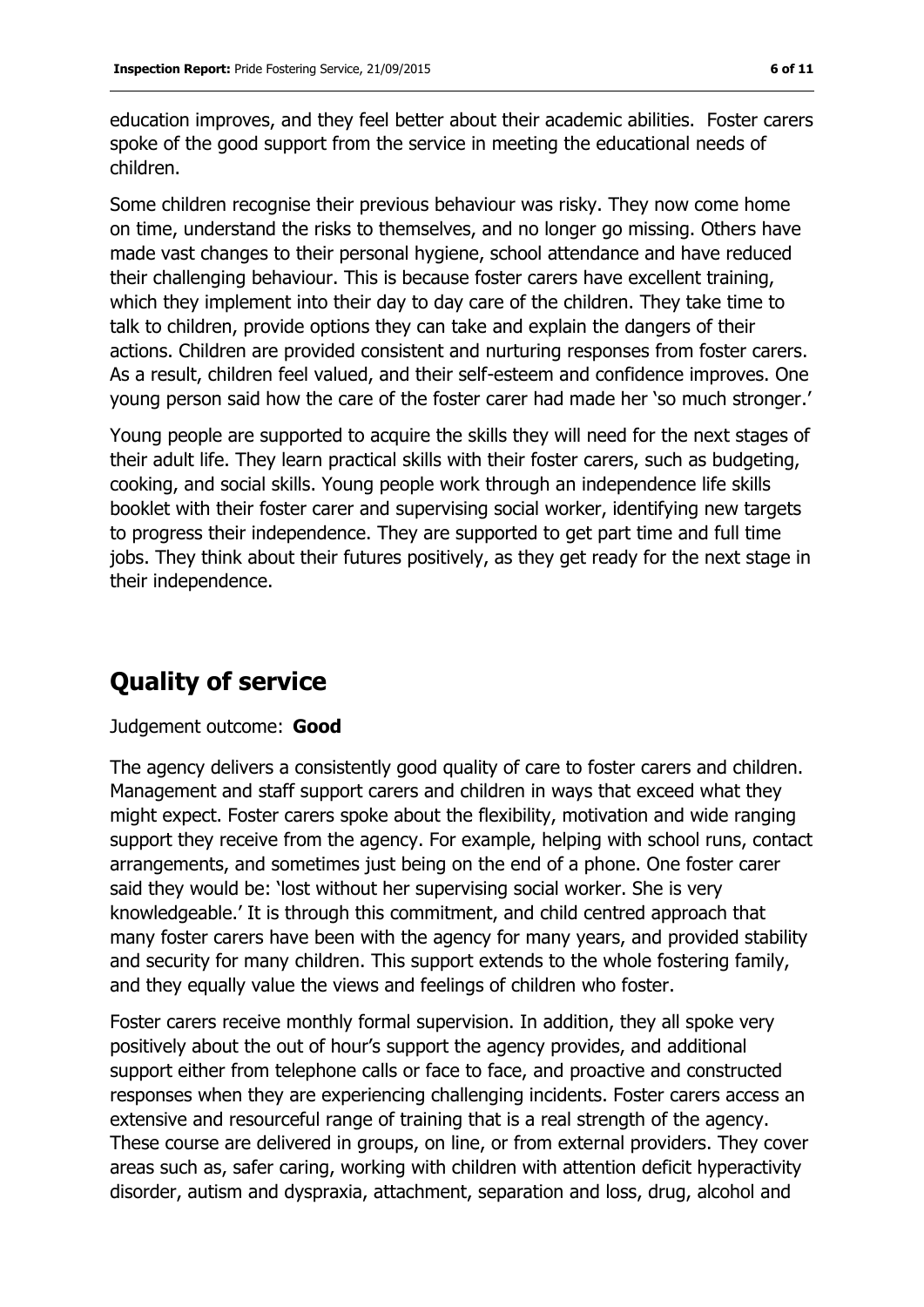sexual health, and mental health in young people. A number of foster carers said the training in unaccompanied children is excellent and informative in supporting them to provide care for the children. In addition, all carers have completed the Training, Support and Development standards within timescales.

Foster carers have the skills and backgrounds to provide care that is unique to children's needs. This is because the service provides successful matching of children to foster carers. The agency's placement team has an in-depth knowledge of their foster carers, and strong working relationships with placing authorities. This ensures the agency have all known information about the child to ensure that the matching with a foster carer is robust. Therefore children benefit from stable and successful placements. There are few unplanned endings, and where these have occurred, this has been due to reasons outside of the matching process.

The foster carers and children are clear about the decisions that foster carers can make regarding their everyday lives. This is because management ensure all placements have a meeting to discuss and agree levels of decision making. Children confirm that they are able to have their friends to visit and there are no unnecessarily delays in making decisions.

The foster carer's recruitment is robust. Qualified, thoughtful social workers complete detailed assessments of foster carers. Assessments are focused on consideration of the carers capacity to meet the needs of looked after children and to balance these appropriately with the needs of their own family. The process is thorough and comprehensive.

All fostering panel members on the central list have a good range of relevant experience and expertise to consider carers approvals and relevant annual reviews. The fostering panel fulfils a valuable gatekeeping function, both of the quality of reports and about the suitability of people to become foster carers. Records of recommendations and decisions making processes are robust. All foster carers spoken to reported that the assessment process is positive, many being approved within five months of their application.

The agency works with foster carers to develop their skills in positive parenting and child-focused solutions rather than restrictive approaches. Placing authorities appreciate the experienced support from fostering social workers, who suggest childfocused behavioural techniques. This gives new perspectives to how carers can work with children and helped to resolve some behavioural issues. Where on occasion, a child's challenging behaviour continues, and a different type of placement is identified for the child, the agency supports the foster carer to maintain the placement, until the right provision is identified. This can be through the support of respite, an additional assistant support worker, or spending time with the foster carer and child. Through this dedicated commitment of the carer, children continue to have stability and security until the right provision is found, and therefore additional placements moves are avoided.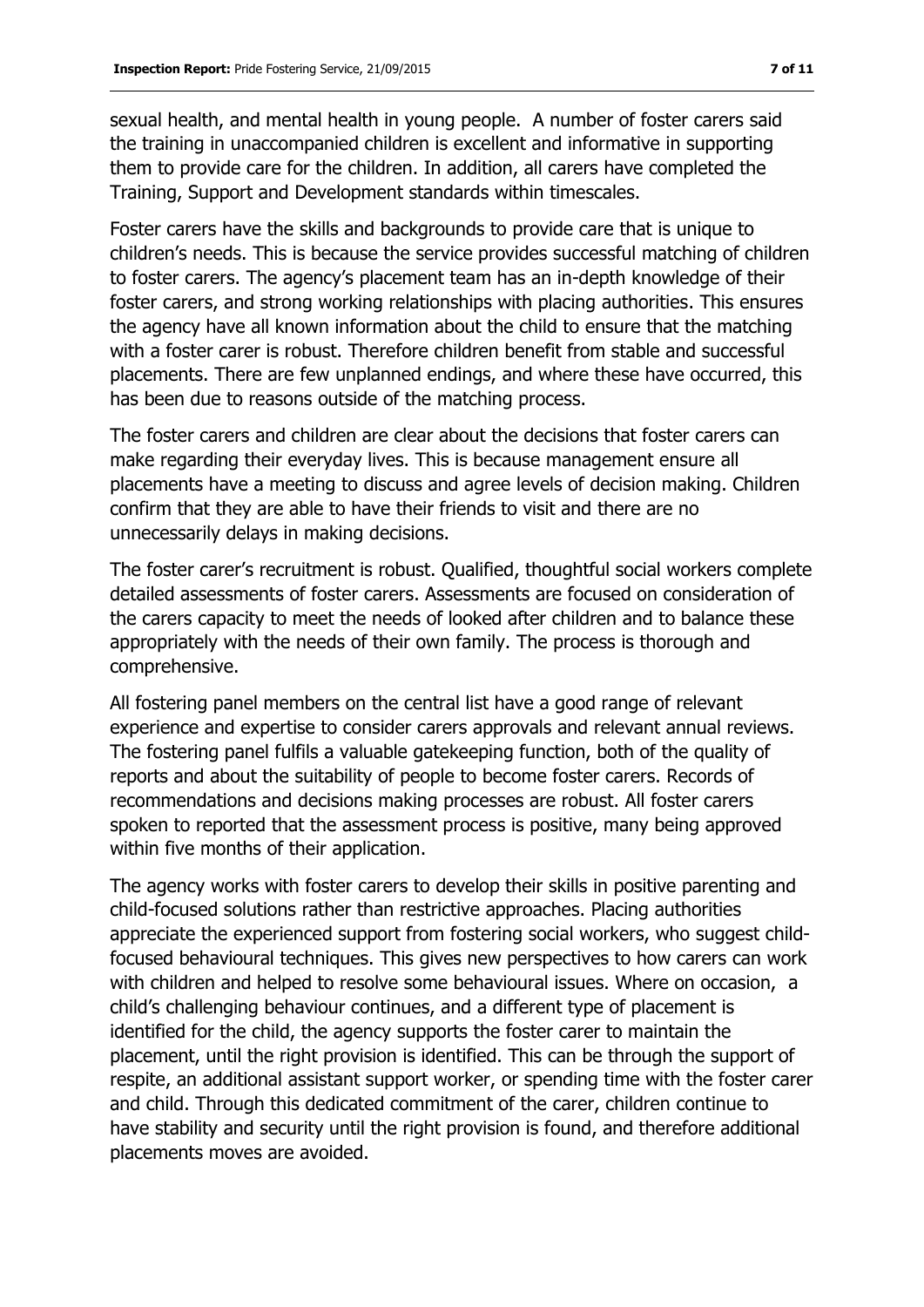### **Safeguarding children and young people**

#### Judgement outcome: **Good**

The children say they feel safe. The agency makes sure children have good quality information in their guide to fostering, including other forms of independent support and advice and advocacy services.

Staff and foster carers take safeguarding responsibilities seriously and carers confirm clear messages, through training and supervision about their duty to report suspicions of abuse. This ensures they are fully aware of their roles and responsibilities in safeguarding children and how to refer any issues and concerns.

The registered manager works effectively with safeguarding authorities across a wide geographical area where there are allegations or concerns. There is appropriate and timely involvement of the local authority designated officer for safeguarding. Foster carers are provided with access to independence support, from Fostering Network, should they be subject to an allegation. The agency takes action to terminate the approval of foster carers where there have been concerns about their ability to keep children safe, or about the quality of care offered, and has made appropriate referrals following discussions with the Local Authority Designated Officer, to the Independent Safeguarding Authority. The agency maintains comprehensive and meticulous records of all allegations made, the action taken and the outcome of each investigation.

Foster carers understand safe care practice well. The safer care agreement is effectively implemented, in practice, in the fostering household. Annual health and safety checks are completed on all fostering households to ensure that the environment is safe for children. As a result children are well protected.

Very few young people go missing from their foster placements. Policies and procedures support carers to underpin practice to minimise risk. Some young people who used to go missing prior to their placement, have now stopped. This is because they feel cared for, valued and respected and understand the dangers they were placing themselves in. This is a huge achievement for some young people. On occasions when young people go missing, foster carers have appropriately followed agreed procedures and children return. In addition, the agency ensures that young people are spoken to by an independent person to provide an opportunity for them to discuss the reasons why they left the home. Foster carers have access to training on child sexual exploitation. Where placements are identified as a potential risk, foster carers attend the training.

The recruitment of foster carers, staff, panel members and independent assessors is rigorous. Every adult working with the agency has a Disclosure and Barring check, and are all recruited according to legislation. Therefore children benefit from the safeguards implemented by the agency to ensure unsuitable people do not gain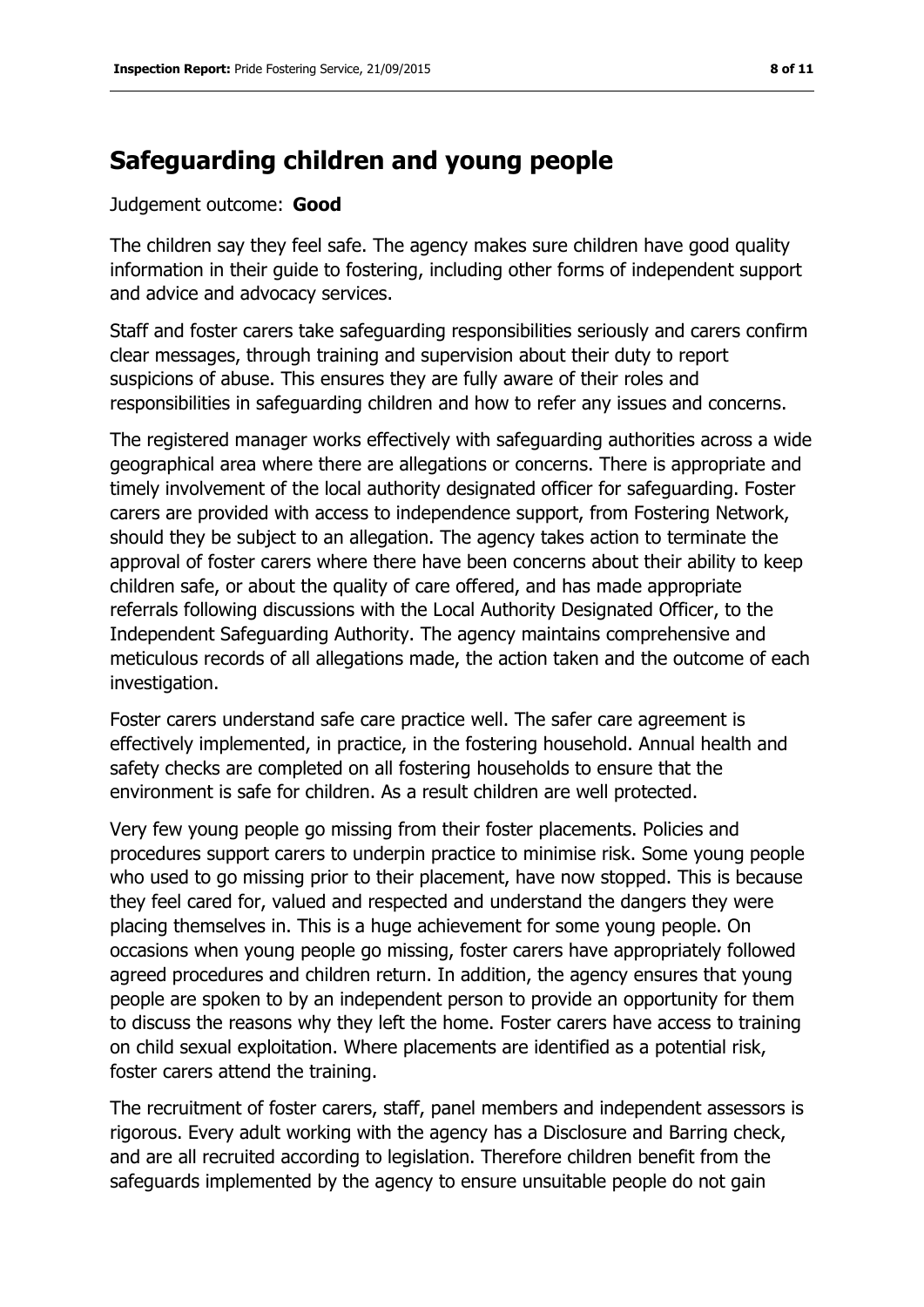employment at the agency.

### **Leadership and management**

Judgement outcome: **Good**

The registered manager has been in post since 2009, is a qualified social worker and has over fifteen years' experience of working with children and young people. This individual is extremely focused, effective and driven to continually improve the service for children. A number of foster carers and placing authorities remarked on the professionalism of the registered manager. All placing authorities were very complimentary of the service of the agency. One reported: 'good communication between you and our service has enabled to achieve good outcomes for children and young people.'

The children, foster carers and staff benefit from excellent leadership, delivering an effective service which meets the needs of those children. A consistent strength of the agency is their ethos of placing children at the centre of their work, in the decisions made and in meeting the diverse needs of the children. This is supported by feedback gained from foster carers who reported that the agency 'advocate for the children' and the agency is 'very child focused.' The organisation's structure further enhances the service provided to children, as all directors are social work qualified.

The agency has a comprehensive website that includes resourceful information for staff, professionals and foster carers, both current and prospective. The statement of purpose is also available on the website, and clearly identifies the aims and objectives of the fostering service and clarifies the nature of service provided. Children are provided with information in age appropriate guides and in a variety of languages. This informs children of what they can expect from the agency, and information they may need.

The staff team is diverse, speaking a remarkable number of languages. The agency has an all-encompassing approach, and celebrates a wide range of religious festivals and cultural events. Staff states the agency embraces their development to improve their skills and knowledge, through supervision, training, and accessing research. They were complimentary of all management, and the support the agency provides. One manager described how the staff are 'very passionate, and will bend over backwards to support foster carers.' This is supported by foster carers, with one foster carer stating how their supervising social worker is 'easily accessible, listens and will challenge them as carers when this is needed'.

The staffing levels are good, and staff possess the skills and experience necessary for looking after vulnerable children. The registered manager and senior management are passionate about the service they provide for children who are fostered. Partnership working and child-focused professionalism are clear strengths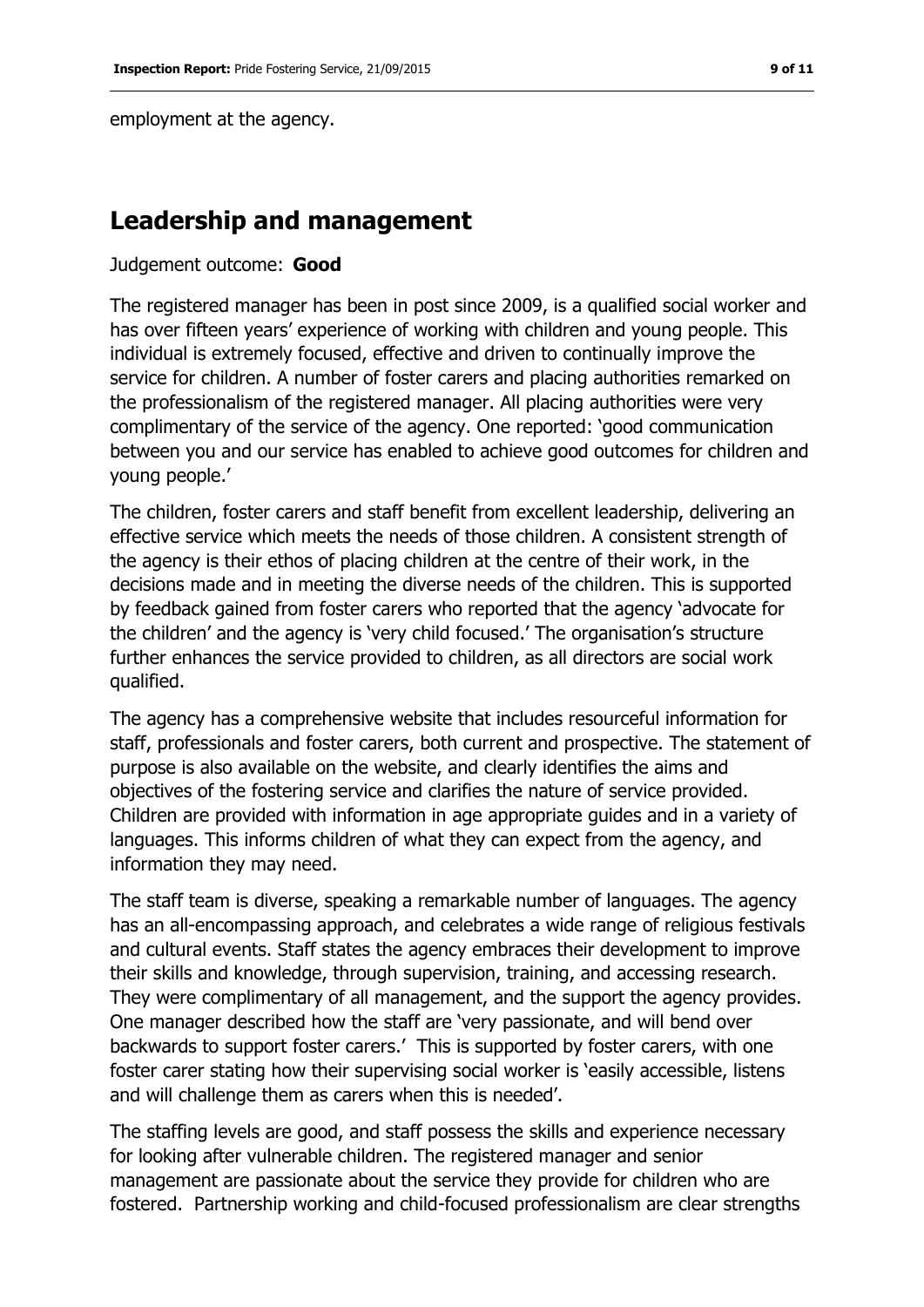#### of the service.

The agency is financially sound. Foster carers receive their payments on time, and if required are also able to request advance payments, in particular when they have a child placed in the middle of the month.

The agency has an effective system for notifying the appropriate authorities of significant events, and will ensure that they also provide updates and outcomes following these events. This ensures that all necessary professionals are kept up to date with all information.

The management have quality monitoring systems of the fostering service. The registered manager regularly monitors and analyses records heled within the agency, and takes action to improve the service provided, from her analysis. The monitoring of these records is comprehensive, and assists the manager to continually drive to improve the service.